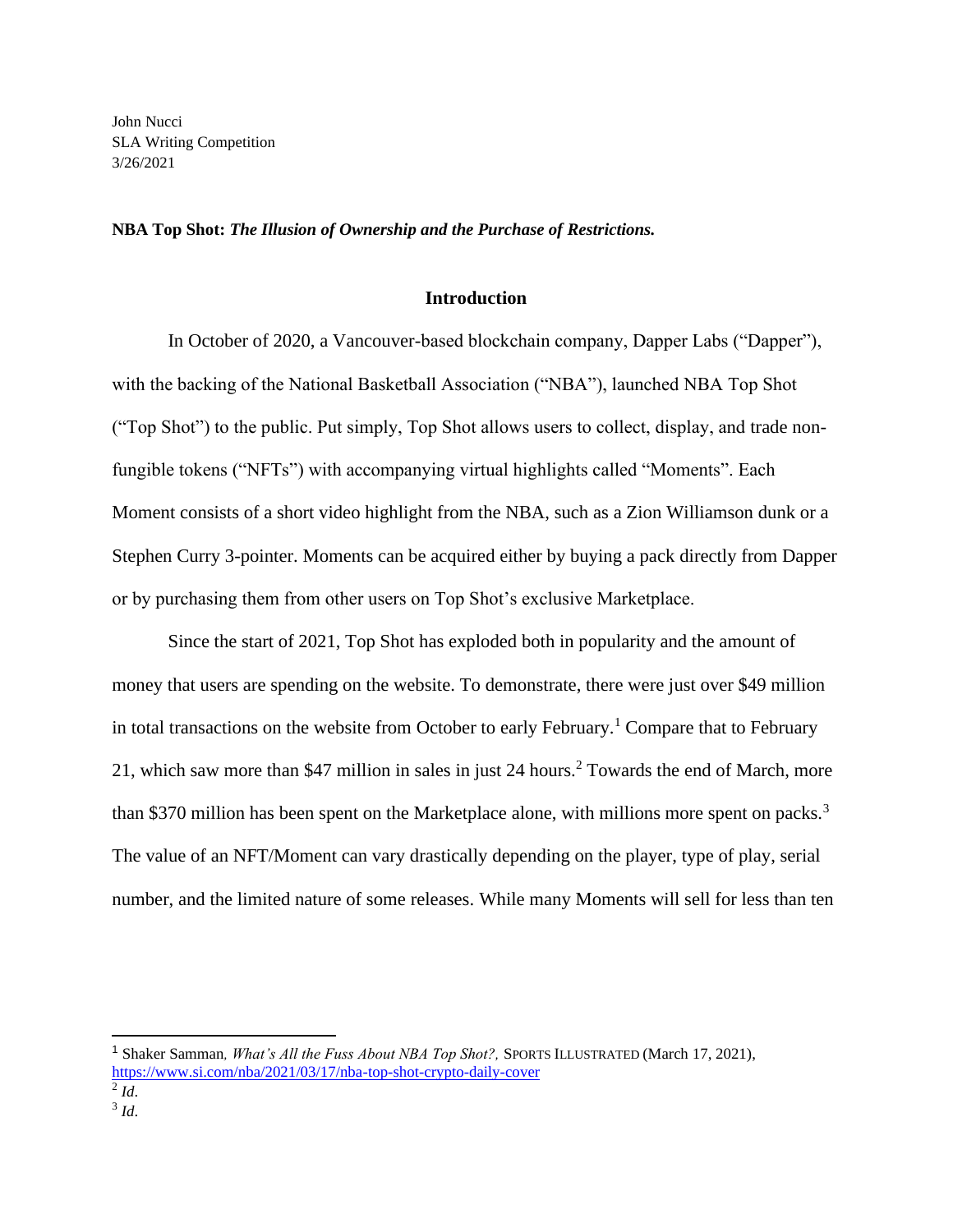dollars on the Marketplace, others, like a Cosmic Series 1 LeBron James dunk, have sold for \$208,000.<sup>4</sup>

The hype around Top Shot can be attributed to two factors. First, nobody wants to be late to the party. With the website still in "beta" mode, many collectors believe that Top Shot is still in its infancy, and that the Moments being purchased today are the equivalent of purchasing the very first trading cards to ever be manufactured. Imagine, for instance, having the opportunity to purchase the first Babe Ruth card ever made. The second factor is society's relatively recent fascination with blockchain technology after the emergence of Bitcoin. Since Top Shot is hosted on the blockchain, the purchase of an NFT/Moment is recorded on a digital ledger or record book that authenticates your purchase and is impossible to counterfeit.<sup>5</sup> This combination of a new form of collectible delivered through a new and credible technology makes Top Shot appealing to a large audience.

There are, of course, many skeptics who question the value or purpose of "owning" a video that can be viewed for free elsewhere, such as on YouTube or Instagram. This skepticism begs the question: what does a person actually own when they buy a Moment? The remainder of this article addresses the ownership rights that attach when someone buys a Moment and asserts that the purchase of a Moment is no less than the grant of a virtual easement, and actually leaves the buyer in a worse position with respect to his or her rights than a member of the general public.

### **I. Are Moments Just Like Playing Cards?**

<sup>4</sup> Gabriel Fernandez, *NBA Top Shot: Everything you need to know about 'next level collectibles' and what it means for the league*, CBS SPORTS (March 2, 2021)[, https://www.cbssports.com/nba/news/nba-top-shot-everything-you](https://www.cbssports.com/nba/news/nba-top-shot-everything-you-need-to-know-about-next-level-collectibles-and-what-it-means-for-the-league/)[need-to-know-about-next-level-collectibles-and-what-it-means-for-the-league/](https://www.cbssports.com/nba/news/nba-top-shot-everything-you-need-to-know-about-next-level-collectibles-and-what-it-means-for-the-league/)

<sup>5</sup> Shira Ovide, *What is a Blockchain? Is it Hype?,* THE NEW YORK TIMES (January 27, 2021), [\(https://www.nytimes.com/2021/01/26/technology/what-is-blockchain.html](https://www.nytimes.com/2021/01/26/technology/what-is-blockchain.html)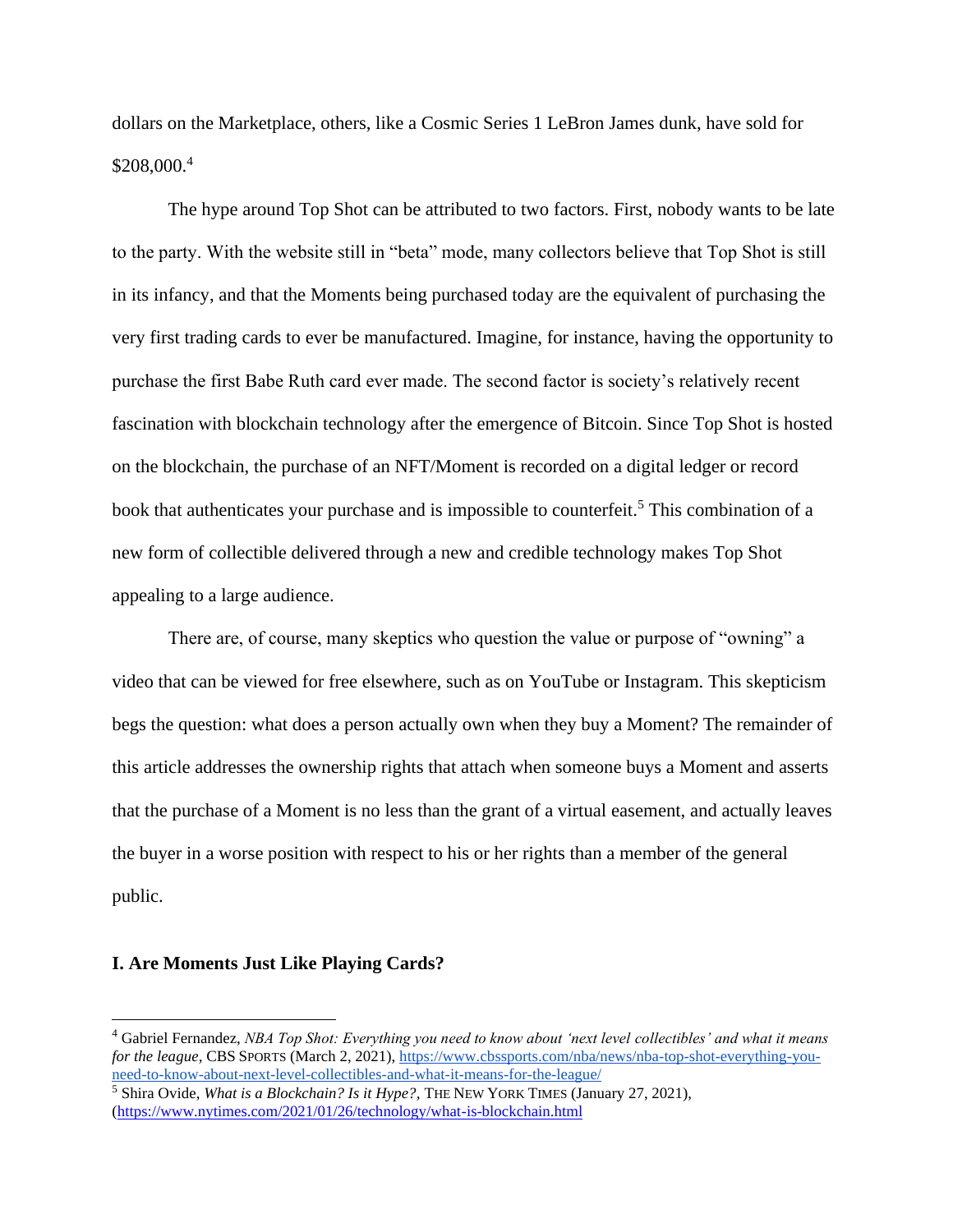The most common analogy that collectors and proponents of Top Shot use when trying to explain Moments to others is that they are like a digital trading card. Even Mark Cuban, owner of the Dallas Mavericks and an early supporter of the project, has compared the Top Shot model to the old-school model of playing cards.<sup>6</sup> This analogy, however, is misguided when analyzed alongside traditional principles of the Copyright Act and the First Sale Doctrine.

Section 109 of the Copyright Act, more commonly known as the First Sale Doctrine, codifies an exhaustion principle within copyright law.<sup>7</sup> The section focuses primarily on the right to distribute and, to a lesser extent, the right to display works.<sup>8</sup> The doctrine indicates that if there is intellectual property that has been legally embodied within a tangible copy, a buyer of that copy can lawfully sell it even though it contains a copyrighted expression.<sup>9</sup> The original copyright holder, usually the creator of the work, can still continue to exercise their other rights<sup>10</sup> with respect to the underlying work, but they have "exhausted" their exclusive right to claim an interest for a royalty upon sale or distribution to another person.<sup>11</sup>

To illustrate this concept, imagine a person enters Barnes & Noble and buys a copy of a book. The author or publisher of the book, while still owning the underlying copyright in the work, does not have the right to tell the buyer that he cannot resell the copy to a friend when he is finished reading it. The author's interest in that copy has been exhausted after the first sale.

This state of affairs shows the difference between a tangible playing card and an intangible NFT or Moment. There is a significant difference between owning a tangible copy of

<sup>6</sup> Jabari Young, *People have spent more than \$230 million buying and trading digital collectibles of NBA highlights*, CNBC (February 28, 2021),<https://www.cnbc.com/2021/02/28/230-million-dollars-spent-on-nba-top-shot.html> <sup>7</sup> Copyright Act of 1976, 17 U.S.C. § 109 (2012) [hereinafter *Copyright Act*].

<sup>8</sup> *Id*.

<sup>9</sup> *Id*.

<sup>10</sup> *Copyright Act, supra* note 7, § 106.

<sup>&</sup>lt;sup>11</sup> [Kirtsaeng v. John Wiley & Sons, Inc., 568 U.S. 519, 524](https://plus.lexis.com/document/midlinetitle/?pdmfid=1530671&crid=dcda8614-5ef7-4088-a2eb-e457ee5b2555&pddocfullpath=%2Fshared%2Fdocument%2Fcases%2Furn%3AcontentItem%3A5SPG-DV11-F7ND-G16K-00000-00&pdcomponentid=6385&ecomp=gp_k&earg=sr6&prid=e1c21e05-5c37-4218-bf30-bd1e6b341d1b) (2013).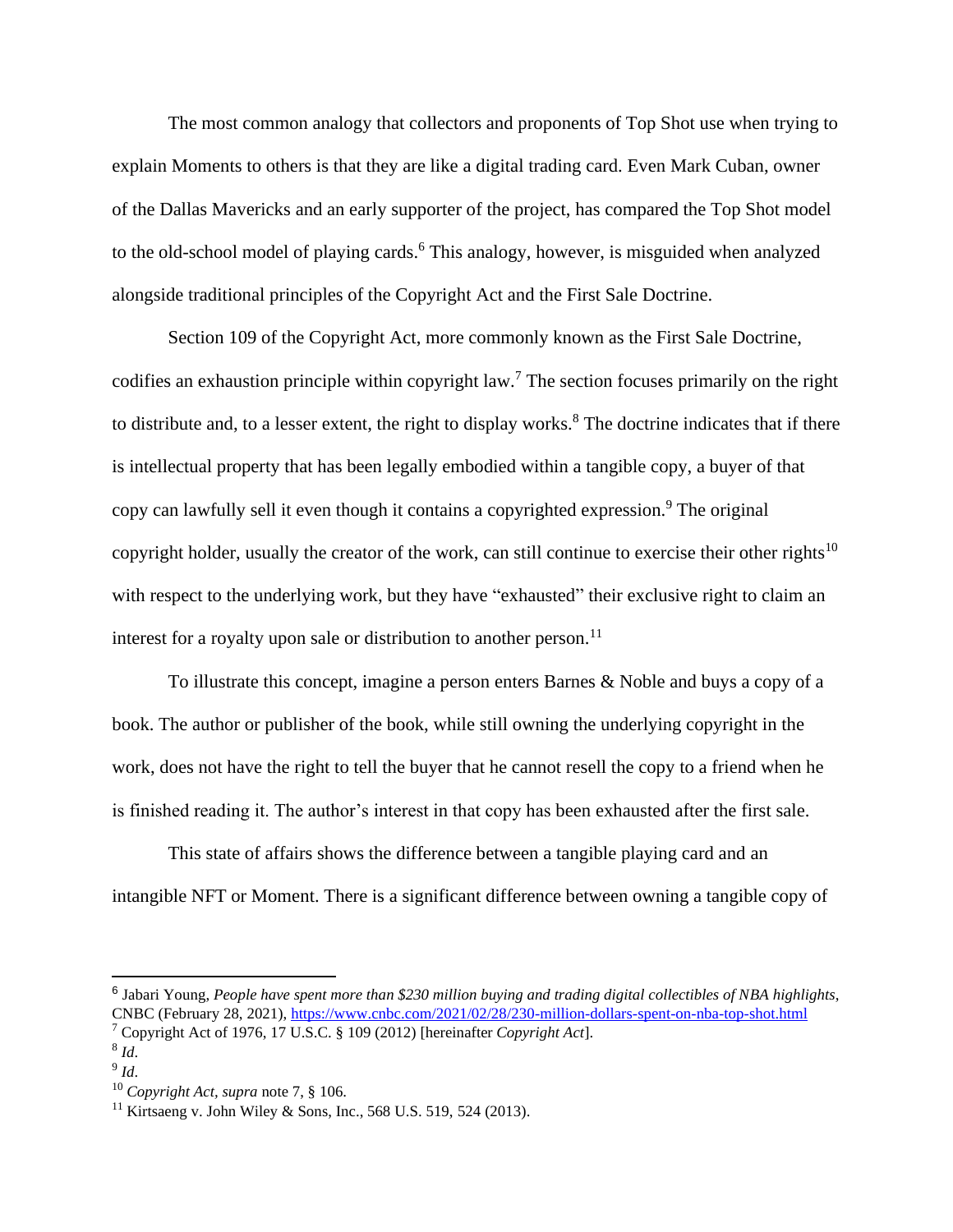something that embodies an underlying intellectual property work and owning an NFT. Ownership of an NFT, by itself, does not give someone any association with the work, unless by assignment or contract. Moreover, it is not an embodiment of the work that it purports to represent. An NFT is merely an emblement of title to something else. That "something else" is crucial for Top Shot collectors to understand, since that is ultimately what they are paying for when they buy a Moment.

# **II. What Do Collectors Actually Own?**

According to the Top Shot Terms of Use, when a collector buys a Moment, Dapper and the NBA grants that collector a "world-wide, non-exclusive, non-transferable, royalty-free license to use, copy, and display the Art.  $\dots$ <sup>12</sup> Put more plainly, collectors are purchasing an NFT with an accompanying license to use, copy, and display the associated highlight. The value of an NFT without the associated highlight is unclear, but it is inarguably less than it is with it. The language of the Terms of Use accordingly introduces several ambiguities.

First, the Copyright Act identifies six rights that copyright owners possess.<sup>13</sup> They are the right to reproduce; distribute; perform; display; to create derivative works; and to transmit digital audio recordings.<sup>14</sup> The "right to use" as described in the Terms of Use is not a recognized right under the Copyright Act. It is thus unclear what a license to "use" a Moment entails.

Second, the showing of a video such as a Moment is typically associated with the right to perform, not the right to display. In *American Broadcasting Companies, Inc. v. Aereo, Inc.*, the Supreme Court held that an audiovisual work is "performed" when the work's images are shown

<sup>&</sup>lt;sup>12</sup> Terms of Use, NBA TOP SHOT,<https://nbatopshot.com/terms> (last visited March 25, 2021) (summarizing ownership, licensing, and restrictions) [hereinafter *Terms of Use*].

<sup>13</sup> *Copyright Act, supra* note 7, § 106.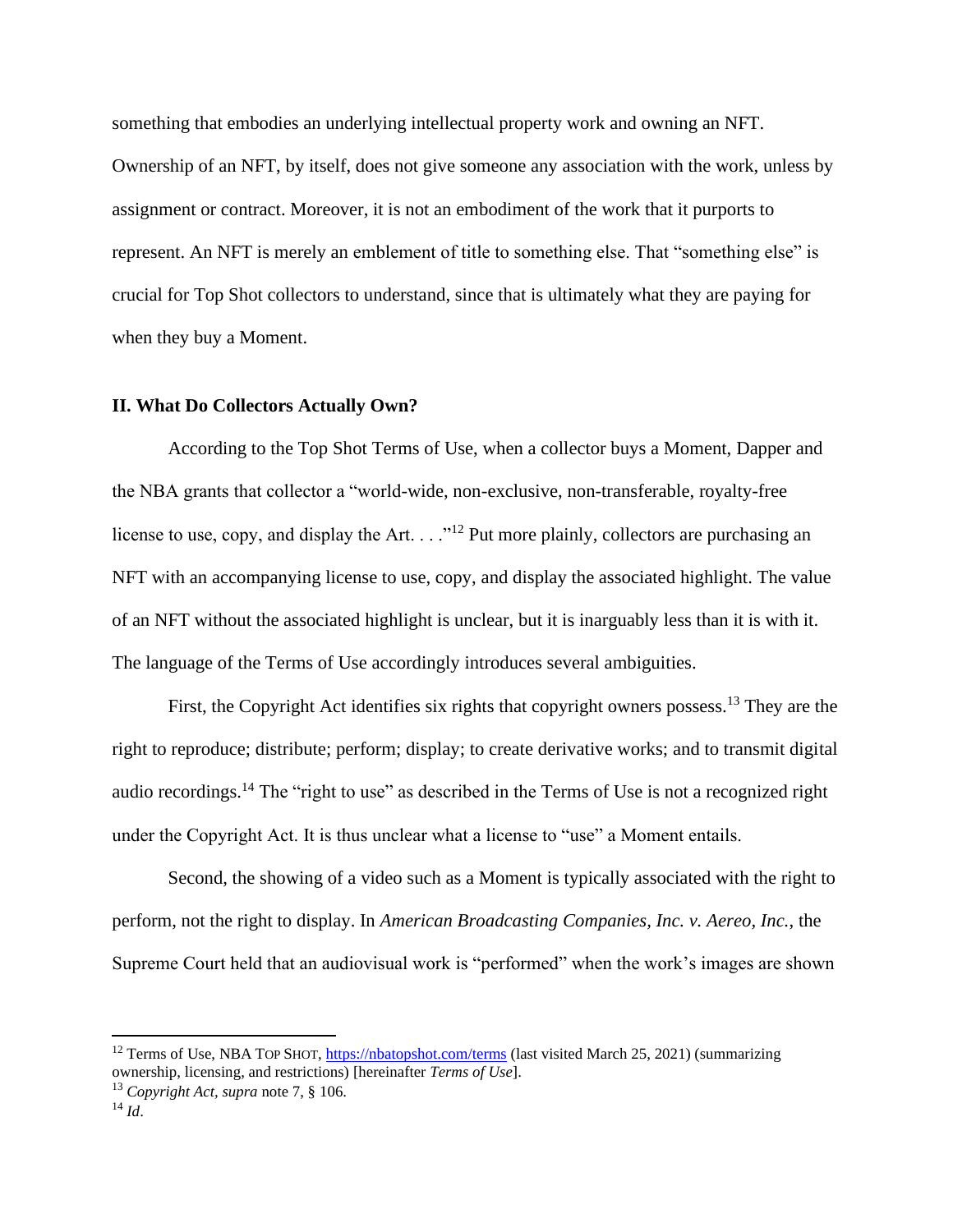and/or its sounds are made audible.<sup>15</sup> The Court went on to note that a work is publicly performed when it is communicated to individuals who do not legally own or possess the underlying copyrighted work.<sup>16</sup> Since Moments in this context are shown and their sounds are made audible, they are most likely performed, not displayed. Although the Terms of Use may purport to grant a buyer the right to *perform* the Moments, the use of the word "display" creates additional confusion because that right is normally associated with a graphic work.

Third, the Terms of Use also state that the license is non-exclusive.<sup>17</sup> Although some Moments are limited edition and there are a set number of serial numbers issued for specific series', what happens if Dapper and the NBA were to issue that same Moment from a different camera angle in Series B? This would technically not be the same Moment, but such a release would likely impact the value of the original. For instance, if LeBron James makes a buzzerbeater 3-pointer to win the NBA Finals, the first series that Top Shot releases will be in high demand. However, such a highlight would carry significant monetary value, and the release of a subsequent series with different camera angles could lessen the value of the original.

Lastly, and perhaps most importantly, the Terms of Use go on to state that the license is "solely" for personal, non-commercial use or as part of a marketplace that permits the purchase and sale of the Moments.<sup>18</sup>Although "personal use" is not defined in the Terms of Use, it most likely means that a buyer is able to watch the Moments themselves or display them to a small group of friends, but cannot monetize them in any way other than by sale on the Top Shot Marketplace.<sup>19</sup> This restriction on ownership for personal use only creates uncertainty when

<sup>15</sup> Am. Broad. Companies, Inc., v. Aereo, Inc., 573 U.S. 431, 445 (2014).

<sup>16</sup> *Id*. at 448.

<sup>17</sup> *Terms of Use, supra* note 12.

<sup>18</sup> *Id*.

 $19$  *Id.*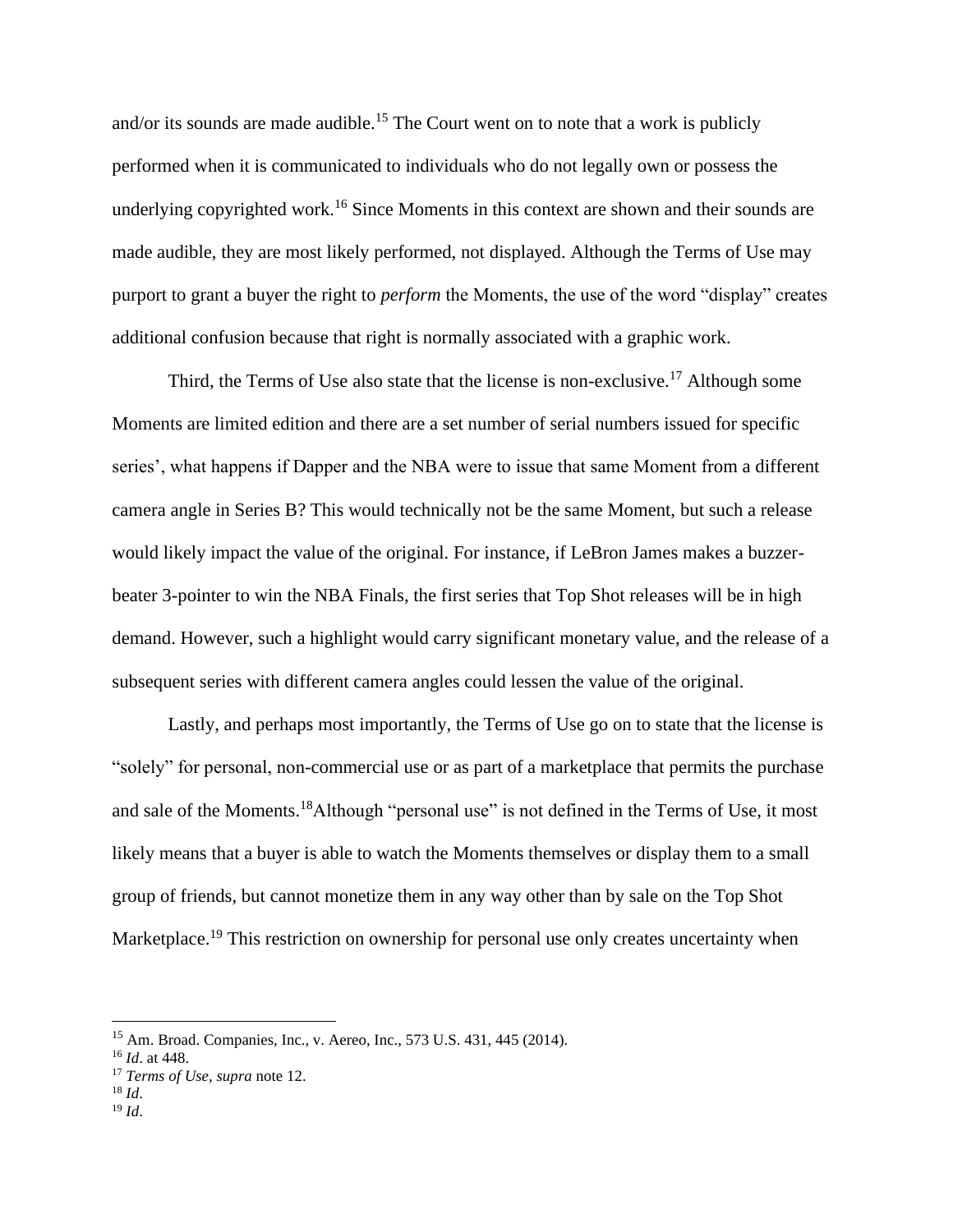considering that Moments are technically available to view and be widely shared by the general public.

## **III. Are Collectors Paying their Rights Away?**

The restrictions on ownership found within the Top Shot Terms of Use raise the question of whether a buyer of a Moment pays for less rights than a member of the public. Under the doctrine of "fair use", an author of a copyrighted work consents to the reasonable use of her work by another person.<sup>20</sup> This consent, as the Supreme Court noted in *Harper & Row Publishers v. Nation Enterprises,* has been implied by the courts as a necessary incident of the constitutional policy of promoting the progress of the useful arts.<sup>21</sup> Fair use is essentially a claim of permissible use of a copyrighted work for certain limited purposes and can be raised as an affirmative defense to infringement.<sup>22</sup> Under section 107 of the Copyright Act, use of a copyrighted work can be permissible for purposes such as criticism; commentary; news reporting; teaching; scholarship; or research. $^{23}$ 

In 1994, the Supreme Court in *Campbell v. Acuff-Rose Music, Inc.* addressed the concept of parody in the fair use analysis.<sup>24</sup> The case involved the song "Oh, Pretty Woman", which was written by Roy Orbison and William Dees who later assigned their rights in the song to Acuff-Rose Music.<sup>25</sup> Twenty-five years after that song was written, Luther Campbell and the music group 2 Live Crew wrote another song titled "Pretty Woman".<sup>26</sup> By making this song, the group intended to satirize the original work by replacing Orbison's lyrics with comical lyrics of their

<sup>25</sup> *Id*. at 572.

<sup>20</sup> Harper & Row, Publrs. v. Nation Enters., 471 U.S. 539, 549 (1985).

 $^{21}$  *Id.* 

<sup>22</sup> *Id*. at 561.

<sup>23</sup> *Copyright Act, supra* note 7.

<sup>24</sup> Campbell v. Acuff-Rose Music Inc., 510 U.S. 569, 594 (1994).

 $^{26}$  *Id.*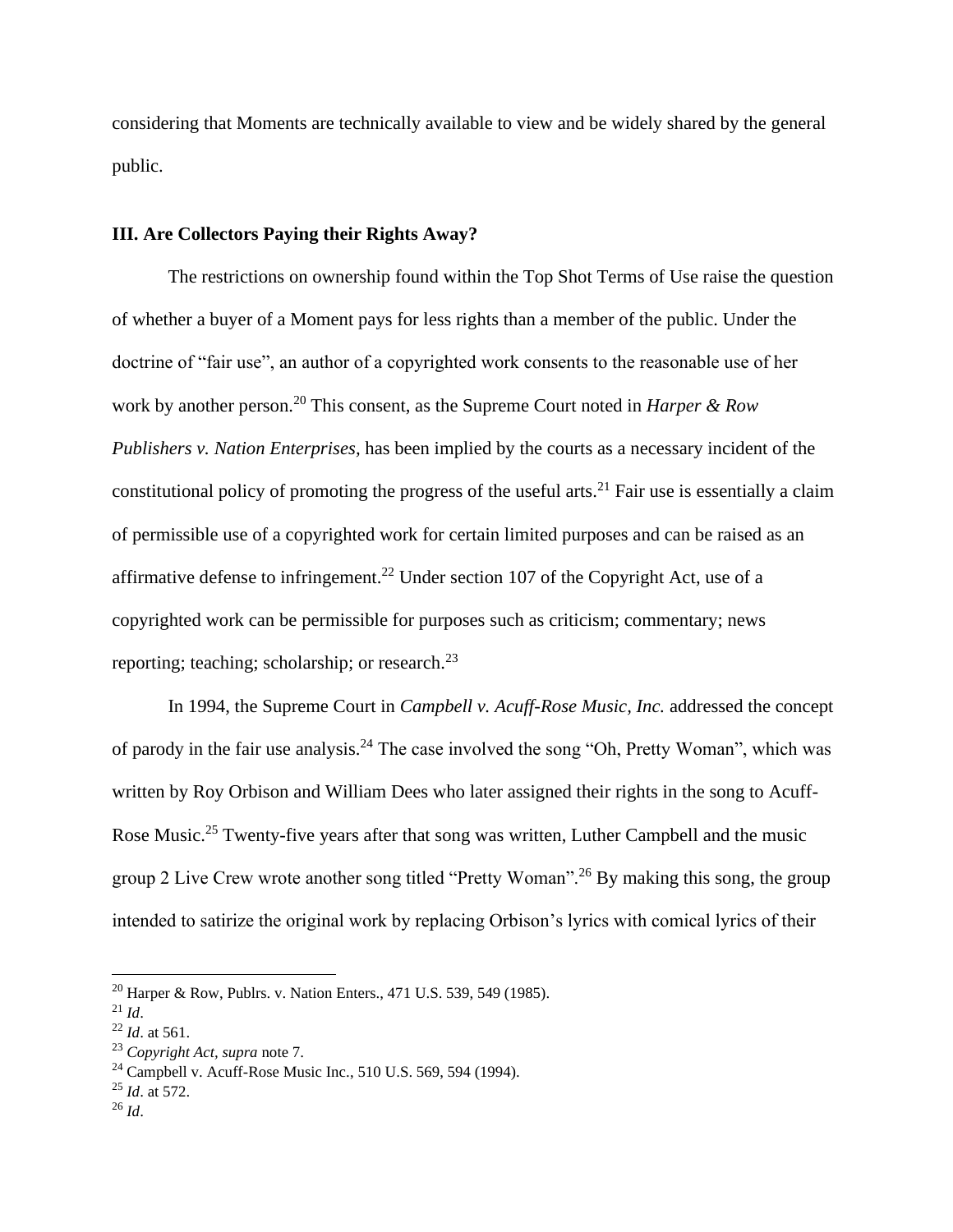own.<sup>27</sup> According to the statute, the Court noted, there are four factors that are considered when evaluating fair use: (1) the purpose and character of the work; (2) the nature of the copyrighted work; (3) the portion used in relation to the copyrighted work as a whole; and (4) the effect on the potential market for the copyrighted work.<sup>28</sup> Despite the commercial purpose of the song, the Court found that 2 Live Crew's parodical version constituted fair use under the Copyright Act.<sup>29</sup> This case was a critical turning point in fair use analysis as it allowed for the commercial dissemination of a copyrighted work by someone other than the copyright holder for purposes of parody.

In the context of sports, the *Campbell* case had important implications. These implications were highlighted just two years later in the Tenth Circuit case of *Cardtoons L.C. v. Major League Baseball Players Ass'n*. <sup>30</sup> Cardtoons was a company that manufactured and sold parody playing cards featuring cartoon depictions of Major League Baseball players.<sup>31</sup> For instance, they sold cards featuring characters such as "Ken Spiffy, Jr." of the "Mari-Nerds", parodying Ken Griffey, Jr., and "Egotisticky Henderson" of the "Pathetics", parodying Ricky Henderson.<sup>32</sup> The Tenth Circuit, relying on the *Campbell* opinion and free speech principles, held that the cards were an important form of social commentary given the high profile nature of the card's subjects and affirmed the district court's grant of a declaratory judgment for Cardtoons.<sup>33</sup>

- <sup>31</sup> *Id*. at 962
- <sup>32</sup> *Id*. at 963
- <sup>33</sup> *Id*. at 976

<sup>27</sup> *Id*.

<sup>28</sup> *Id*. at 574.

<sup>29</sup> *Id*. at 594.

 $30$  Cardtoons, L.C. v. Major League Baseball Players Ass'n, 95 F.3d 959 (10<sup>th</sup> Cir. 1996).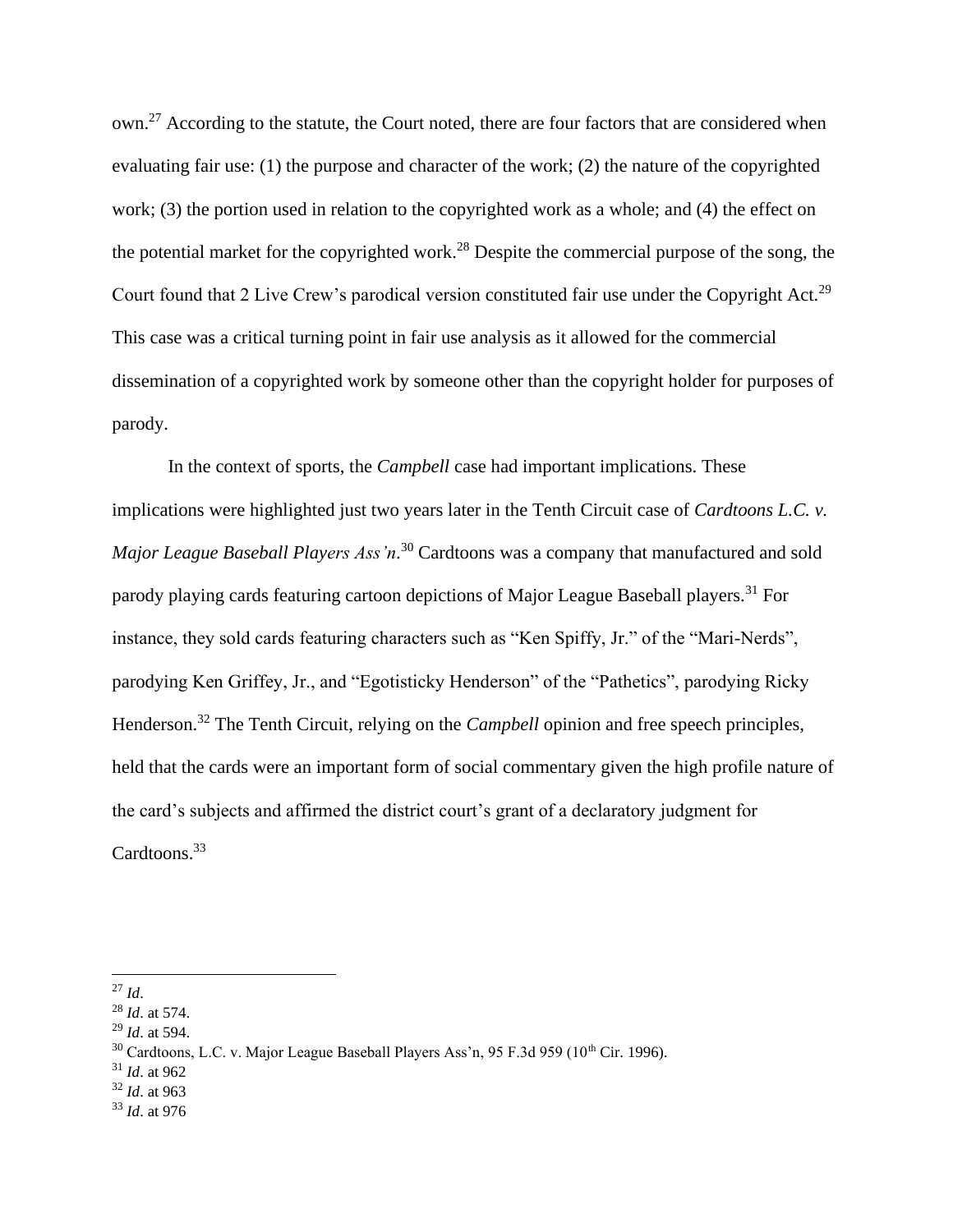These two cases illustrate the fact that a member of the general public is able to use copyrighted material for limited purposes such as that of a parody. Moreover, there is an even greater likelihood that a court will find fair use when the subjects are of public interest, such as professional athletes.<sup>34</sup> Unlike physical trading cards, which have a finite number of production, there is no limitation on the access of Moments. Because they are accessible through dozens of other mediums and they depict high profile subjects, the general public is technically able to use these Moments for parody or criticism purposes.

Under the Top Shot Terms of Use, a collector who buys a Moment agrees that they will only use that Moment, which is freely accessible to an infinite number of people, for personal use or to trade on the NBA's own marketplace.<sup>35</sup> The restrictions on ownership explicitly state that a buyer is unable to "utilize the Art for your Purchased Moment for your or any third party's commercial benefit."<sup>36</sup> If a member of the general public is able to use these audiovisual clips for parody or criticism, and *Campbell* informs that they are able to commercialize such works, then agreeing to the Top Shot Terms of Use, which limits the owner to personal use only, leaves the "owner" in a worse position than a member of the general public with respect to their rights in that Moment.<sup>37</sup> The relevant provisions in the Terms of Use are vague, ambiguous, and arguably restrict an owner's rights. By purchasing an NFT and agreeing to the terms of the license to limit use, a collector finds herself unable to create certain works that a non-owner could create.

### **IV. Conclusion: What are Collectors Paying for?**

<sup>34</sup> *Id*. at 973.

<sup>35</sup> *Terms of Use, supra* note 12.

<sup>36</sup> *Id*.

<sup>37</sup> Campbell*, supra* note 24, at 593.